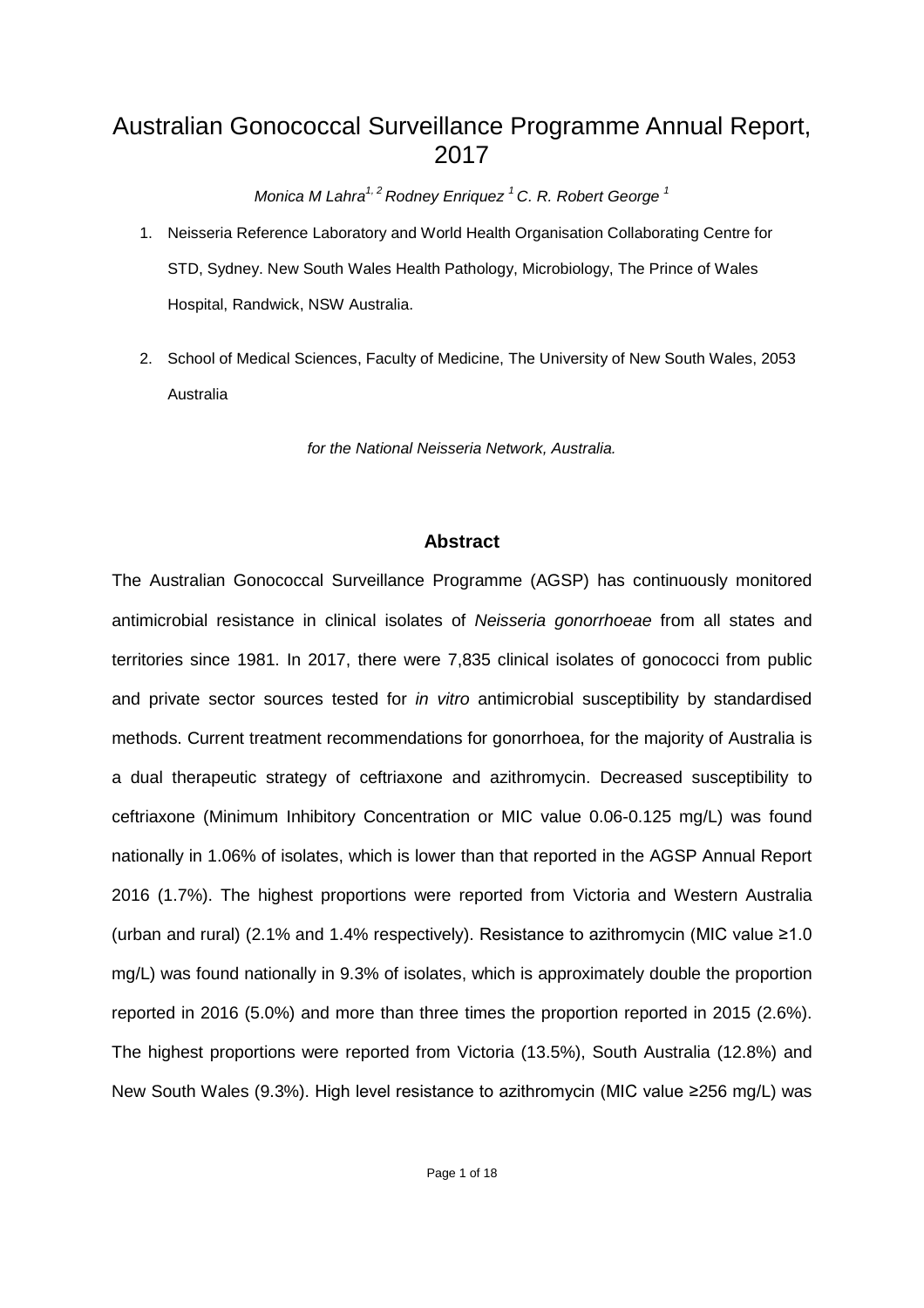reported in 4 strains nationally in 2017, 2 from Victoria, one from New South Wales, and one from Queensland.

The proportion of strains resistant to penicillin in non-remote Australia ranged from 10.3% in non-remote Northern Territory to 44.1% in Tasmania. In remote Northern Territory penicillin resistance rates remain low (2.5%). In remote Western Australia penicillin resistance rates continue to increase (6.7%) compared to the previous years, however there were relatively low numbers of strains available for isolate based testing (n=12). To address this and to monitor resistance and inform treatment guidelines, widespread molecular testing for penicillin resistance in Western Australia is in place, and these data are included in the AGSP.

The proportion of strains resistant to ciprofloxacin in non-remote Australia ranged from 17.2% in non-remote Northern Territory to 61% in Tasmania. Ciprofloxacin resistance rates remain comparatively low in remote Northern Territory (1.3%) and remote Western Australia (5.0%).

*Keywords: antimicrobial resistance; disease surveillance; gonococcal infection;* Neisseria gonorrhoeae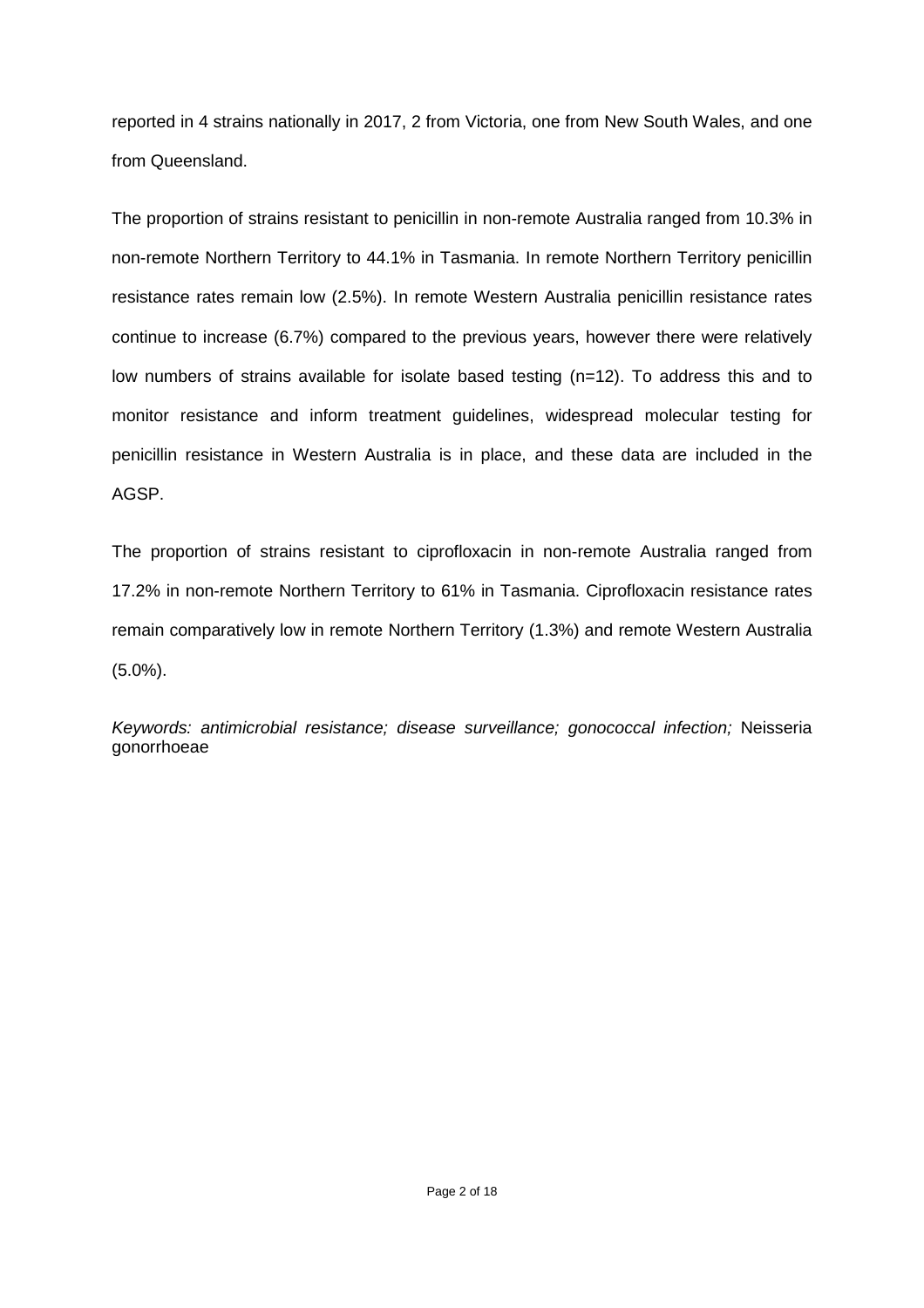#### *Introduction*

Antimicrobial resistance (AMR) in *Neisseria gonorrhoeae* (NG) is a threat to global health security, and the emergence and spread of multidrug resistant (MDR) gonorrhoea is predicted to pose significant collateral health and financial costs.(1) Ceftriaxone and azithromycin dual therapy is widely recommended for treatment for gonorrhoea.

The key concerns regarding NG in Australia are increasing disease rates,(2) increasing azithromycin resistance, new reports of novel ceftriaxone resistant strains with international spread,(3) in the context of uncertainty regarding the future direction of gonococcal treatment as an ideal alternative to the current regimen has yet to be decided.

In Australia gonococcal disease notifications rates have increased by 63% (62 to 101 per 100 000) in the last 5 years (2012 to 2016). Increases have been reported in in both males (72%) and females (43%), and the notification rates in 2016 remains higher in males (146 per 100 000) than in females (56 per 100 000).(2) In contrast, over the same period (2012– 2016), there was a 17% decrease in gonorrhoea annual notification rates in Aboriginal and Torres Strait Islander (ATSI) population; but the rate of notification of gonorrhoea in this population is markedly higher. In 2016 the notifications were 6.9 times that reported in non-Indigenous population 2016 (582 per 100 000 compared to 84 per 100 000) and highest in remote and very remote areas (1444 per 100 000) *-* 30 times as high as the non-Indigenous population.(2) However, gonococcal AMR in these remote regions remains paradoxically low in infections acquired locally, and oral penicillin based therapeutic strategy remains recommended for use.(4)

Since 2014, when ceftriaxone and azithromycin dual therapy was introduced in Australia for the treatment of NG in an attempt to forestall resistance to ceftriaxone,(5) there has been a steady decline in the proportion of strains with raised MIC values to ceftriaxone. However there has been a coincident and marked increase in the proportion of NG strains resistant to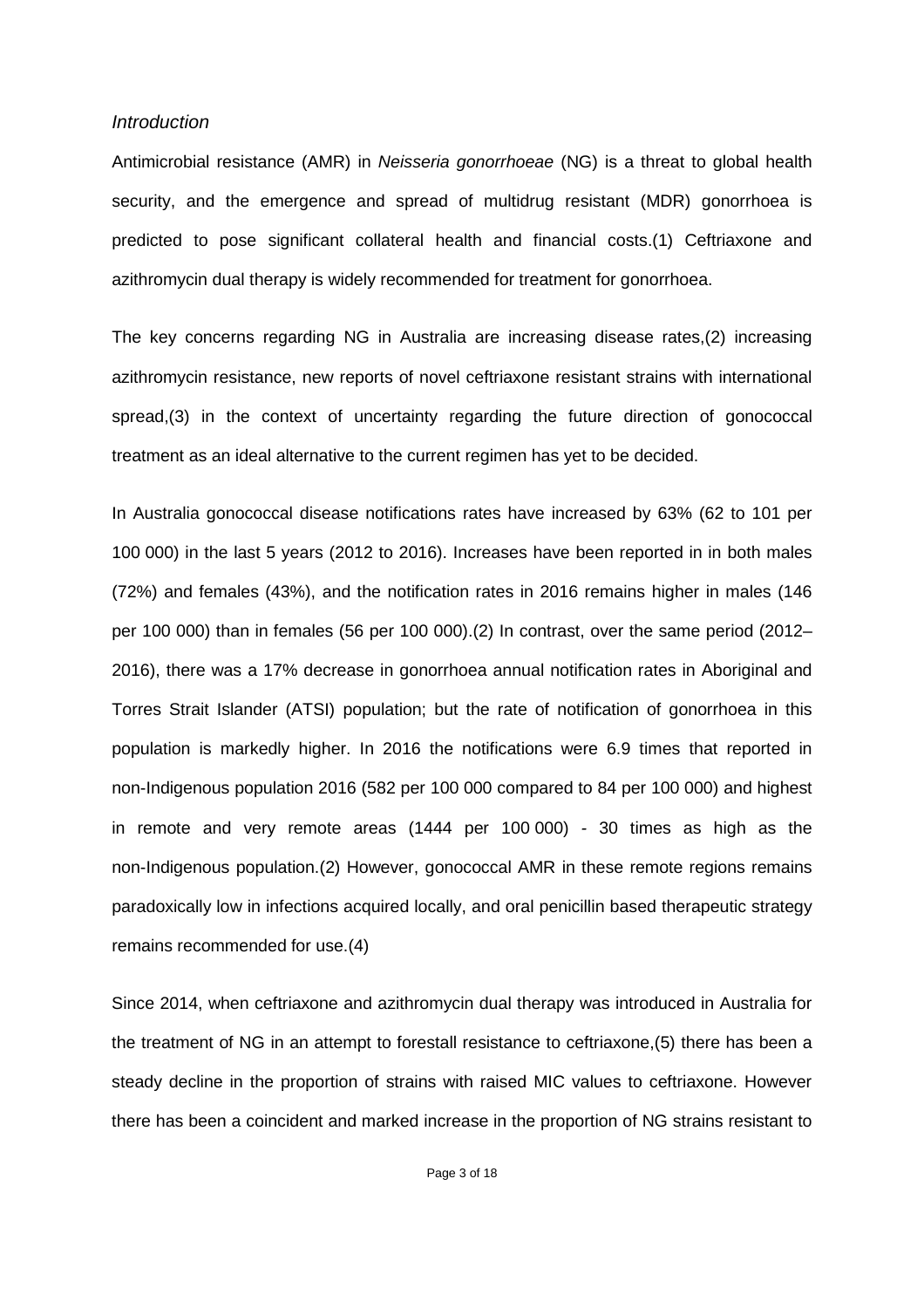azithromycin following rapid emergence of azithromycin resistance in South Australia in early 2016.(6)

Coincident with the current heightened global awareness of AMR, and increasing disease notification rates reported in Australia and elsewhere,(2, 7-10) has been the wide spread adoption of nucleic acid amplification testing (NAATs) in place of bacterial culture and antimicrobial susceptibility testing (AST) is not currently possible with NAATs. However, there are NAAT assays in use in remote regions in Australia to detect penicillin resistance (11, 12) - the was the first documented use of routine molecular testing for gonococcal AMR detection and surveillance, and these continue to inform local treatment guidelines.(12)

The 2012 World Health Organization (WHO) estimates are 106 million new *N. gonorrhoeae* infections reported in those aged 15-49 years, annually worldwide, with almost two thirds occurring in the Asia Pacific.(13) In addition to the high burden of disease in the region, the WHO Gonococcal Antimicrobial Surveillance Programme data from the Asia Pacific indicates that there are high levels of gonococcal AMR but there are significant gaps in surveillance. Compounding this is unregulated antimicrobial use in these regions providing ideal conditions for the development of AMR.(14) The emergence of new AMR in *N. gonorrhoeae* in Australia has long been influenced by the introduction of multi-resistant strains from overseas. (15) The importation and spread of resistant gonococcal strains and/or resistance developing under selection pressure remains an ongoing concern.

Strategies for treating and controlling gonorrhoea are based on regimens effecting cure in a minimum of 95% of cases. Surveillance data of antibiotics in clinical use is critical to monitor AMR, detect imported or novel resistance and to inform treatment guidelines.(16) The WHO has called for enhanced surveillance as a fundamental component of their Global Action Plan to control the spread and impact of gonococcal AMR.(17)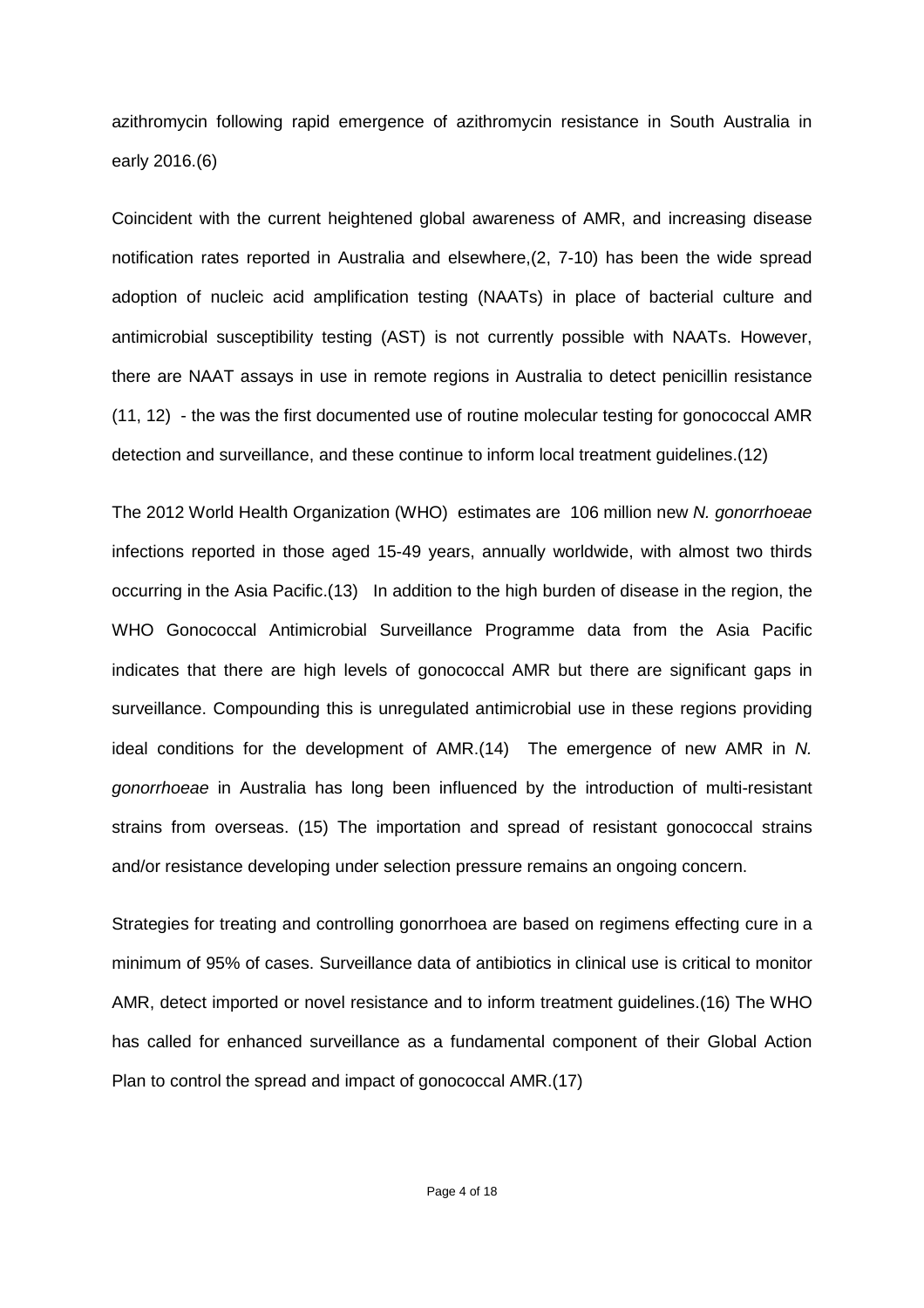The NNN is a collaboration of *Neisseria* reference laboratories in each state and territory that perform phenotypic and genotypic testing of clinical isolates of pathogenic *Neisseria*  species. Clinical isolates are referred to the jurisdictional NNN laboratories from both public and private sector laboratories representing as wide a section of the community as possible, for determination of phenotypic and genotypic characteristics, including antimicrobial resistance, and additional investigations where required. The Australian Gonococcal Surveillance Programme (AGSP) is a key activity of the NNN and has continuously monitored the susceptibility of *N. gonorrhoeae* since 1981, making it the longest, continually running, national surveillance system for gonococcal AMR. Here follows the 2017 AGSP Annual Report.

#### *Methods*

The NNN AMR data for gonococcal isolates are collated for the AGSP quarterly and annual reports. All confirmed cases of gonorrhoea in Australia are notifiable to the National Notifiable Diseases Surveillance System (NNDSS). The number of isolates tested by the NNN and reported by the AGSP represents a proportion of the total number of cases reported to the NNDSS.

The NNN laboratories test gonococcal isolates for susceptibility to penicillin (representing this group of antibiotics); ceftriaxone (representing later generation cephalosporin antibiotics); ciprofloxacin (representing quinolone antibiotics); azithromycin; spectinomycin; and for high level plasmid mediated resistance to tetracycline using previously described standardised methodology to determine the MIC values.(18) The MIC value is the least concentration of an antibiotic that inhibits *in vitro* growth under defined conditions. The AGSP conducts a program-specific quality assurance program.(19)

Antibiotic susceptibility data from each jurisdiction are submitted quarterly to the coordinating laboratory (the Neisseria Reference Laboratory and WHO Collaborating Centre for Sexually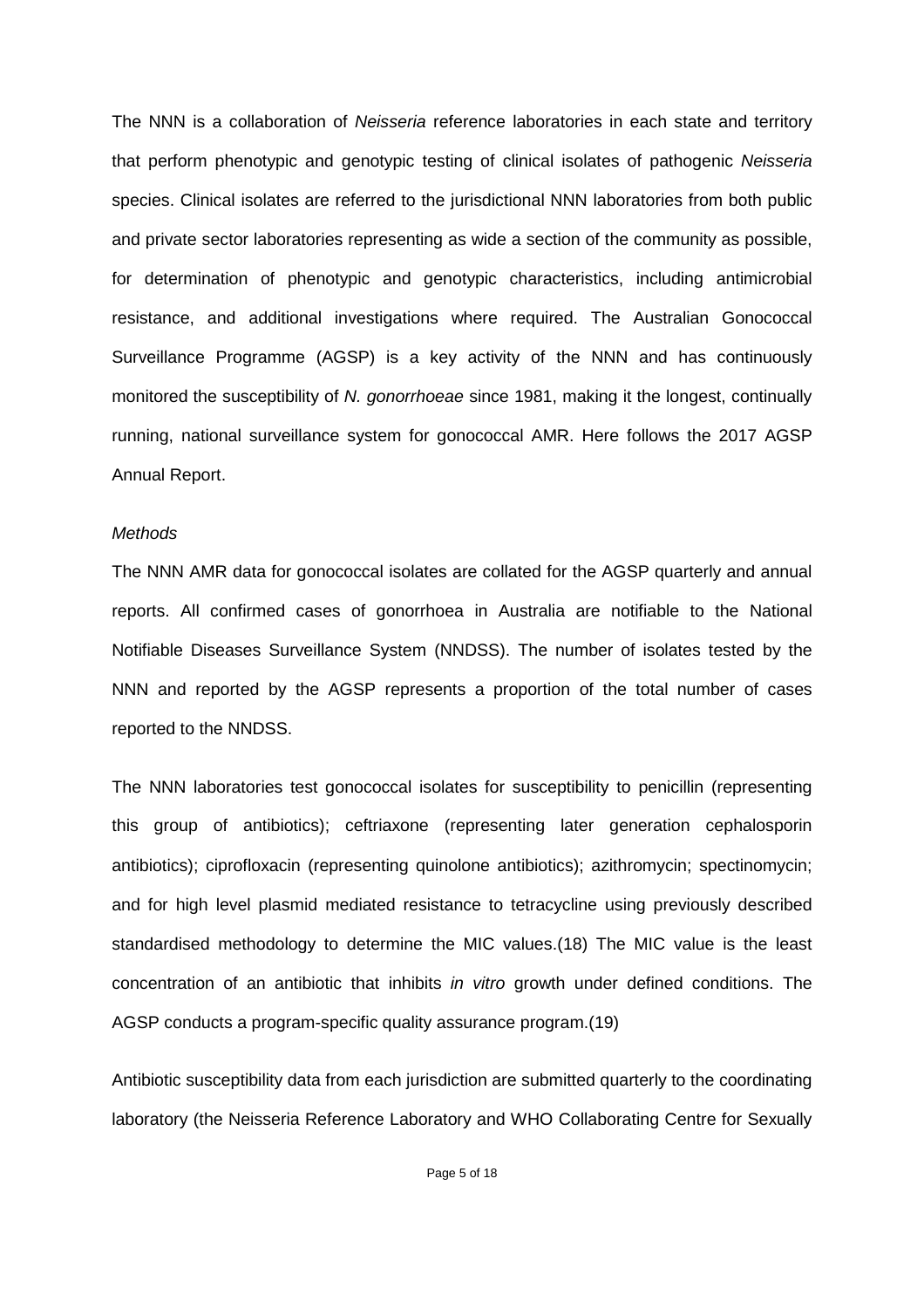Transmitted Diseases, Sydney) which collates the data for reporting. Where available, the AGSP collects data on the sex of the patient, country of acquisition, and site of isolation of gonococcal strains. Data from isolates from all jurisdictions are predominantly from urban centres. Data from the Northern Territory and Western Australia are further divided into urban versus rural and remote as therapeutic recommendations differ.

### **Statistics**

Statistical analyses were performed using Prism % version 5.0d. Results were compared using Fisher's exact test for differences in proportions.

### *Results*

### **Numbers of isolates**

There were 7,835 gonococcal isolates tested in NNN laboratories in 2017, representing 28% of the 28,399 cases of gonococcal infection notified to the NNDSS in 2017 (Table 1).(20) This is the same as the proportion tested in 2015 and 2016 and lower than the range of 31%-42% referred between 2008 and 2014, and coincident with widespread uptake of NAAT diagnosis in Australia.

#### **Table 1: Number of Australian Gonococcal Surveillance Programme gonococcal isolates tested as a proportion of National Notifiable Diseases Surveillance System gonorrhoea notifications, Australia, 2017, by state or territory**

| <b>State or territory</b>              | <b>Number of</b><br><b>isolates</b><br>tested | <b>Number of</b><br>cases<br>notified | <b>Number of isolates</b><br>tested/Number of cases notified<br>% |  |  |  |  |  |
|----------------------------------------|-----------------------------------------------|---------------------------------------|-------------------------------------------------------------------|--|--|--|--|--|
| <b>Australian Capital</b><br>Territory | 145                                           | 251                                   | 58                                                                |  |  |  |  |  |
| <b>New South Wales</b>                 | 2806                                          | 9219                                  | 30                                                                |  |  |  |  |  |
| <b>Northern Territory</b>              | 216                                           | 1788                                  | 12                                                                |  |  |  |  |  |
| Queensland                             | 1249                                          | 5058                                  | 25                                                                |  |  |  |  |  |
| South Australia                        | 359                                           | 1272                                  | 28                                                                |  |  |  |  |  |
| Tasmania                               | 59                                            | 117                                   | 50                                                                |  |  |  |  |  |
| Victoria                               | 2258                                          | 7355                                  | 31                                                                |  |  |  |  |  |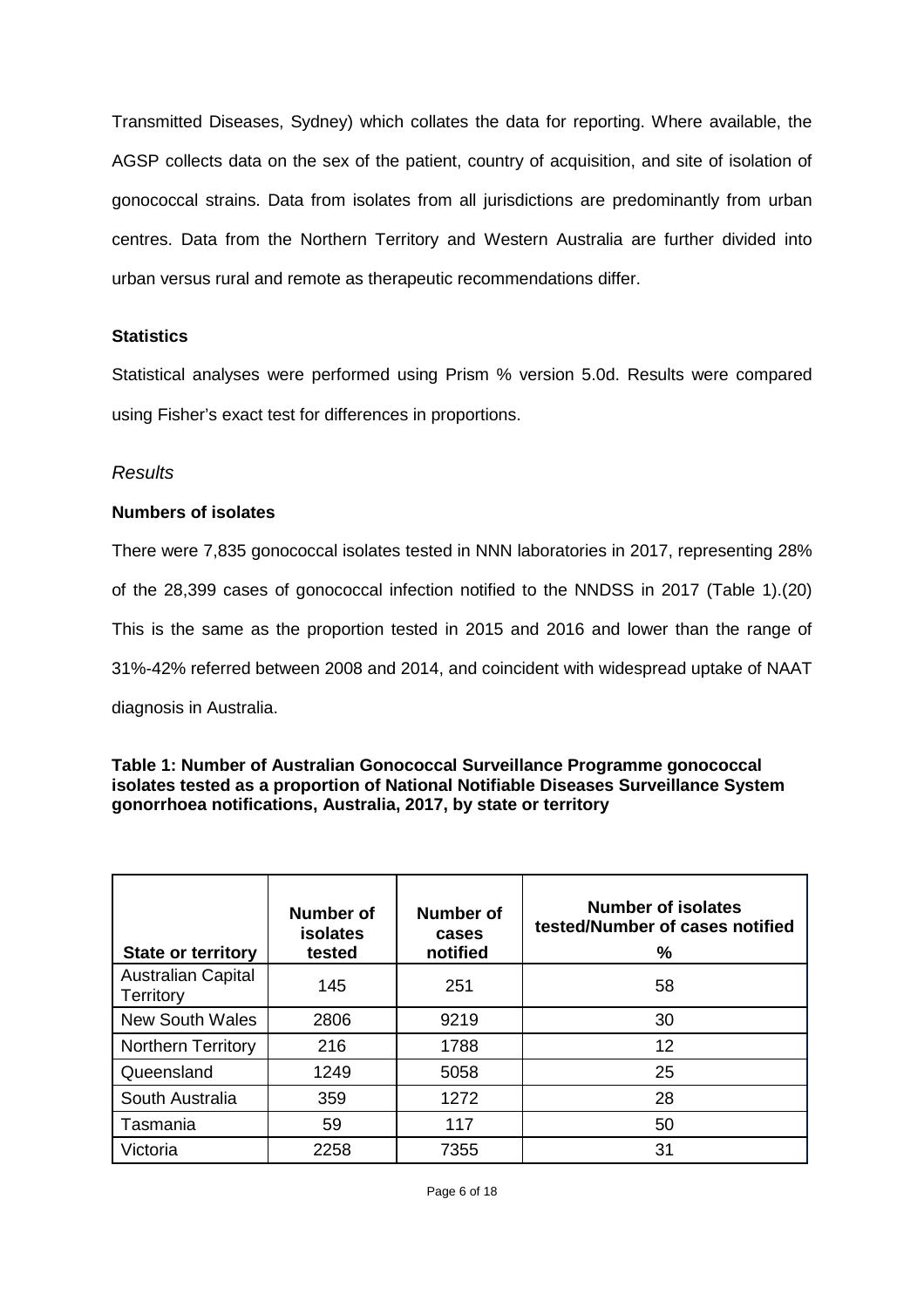| Western Australia | 743   | 3339   |    |
|-------------------|-------|--------|----|
| Australia         | 7,835 | 28,399 | دے |

### **Source of isolates**

There were 6,404 isolates from males (81.7%) and 1,395 (17.8%) from females (Table 2). 36 isolates were from patients where gender was not recorded. The proportion of gonococcal isolates from males and females tested by the AGSP has remained stable over recent years (2009-14); ranging between 17 and 20% for women and 80 and 83% for men. The infected site was reported as 'other' or not specified for 86 isolates from males and 32 isolates from females (Table 2). Isolates from urine samples were regarded as genital tract isolates.

| <b>Sex</b>     | <b>Site</b> | <b>NSW</b> | <b>NT</b> | QLD            | <b>SA</b>      | <b>VIC</b> | <b>WA</b>      | <b>ACT</b> | <b>TAS</b>     | <b>AUSTRALIA</b> |
|----------------|-------------|------------|-----------|----------------|----------------|------------|----------------|------------|----------------|------------------|
| <b>Male</b>    | Genital     | 1226       | 115       | 555            | 141            | 923        | 390            | 43         | 29             | 3422             |
|                | Rectal      | 727        | 5         | 251            | 66             | 599        | 67             | 38         | $\overline{7}$ | 1760             |
|                | Pharynx     | 439        | 4         | 112            | 43             | 413        | 41             | 40         | 9              | 1101             |
|                | DGI         | 9          | 3         | $\overline{7}$ | 1              | 5          | 9              | 1          | $\Omega$       | 35               |
|                | Other/NS    | 23         | 1         | 19             | 10             | 20         | 6              | $\Omega$   | $\overline{7}$ | 86               |
|                | Total       | 2424       | 128       | 944            | 261            | 1960       | 513            | 122        | 52             | 6404             |
| <b>Female</b>  | Genital     | 287        | 83        | 273            | 79             | 228        | 212            | 19         | $\overline{7}$ | 1188             |
|                | Rectal      | 16         | $\Omega$  | 9              | 6              | 4          | 4              | $\Omega$   | $\Omega$       | 39               |
|                | Pharynx     | 51         | $\Omega$  | 14             | 6              | 46         | 9              | 1          | 0              | 127              |
|                | <b>DGI</b>  | 3          | 1         | 1              | $\Omega$       | 1          | 3              | $\Omega$   | 0              | 9                |
|                | Other/NS    | 8          | 3         | 8              | 5              | 6          | $\overline{2}$ | $\Omega$   | $\Omega$       | 32               |
|                | Total       | 365        | 87        | 305            | 96             | 285        | 230            | 20         | $\overline{7}$ | 1395             |
| <b>Unknown</b> | Total       | 17         | 1         | $\Omega$       | $\overline{2}$ | 13         | 0              | 3          | $\Omega$       | 36               |
| <b>TOTAL</b>   |             | 2806       | 216       | 1249           | 359            | 2258       | 743            | 145        | 59             | 7835             |

**Table 2: Gonococcal isolates, Australia, 2017, by sex, site and jurisdiction tested.**

\*DGI: Disseminated Gonococcal Infection; \*\*NS: not specified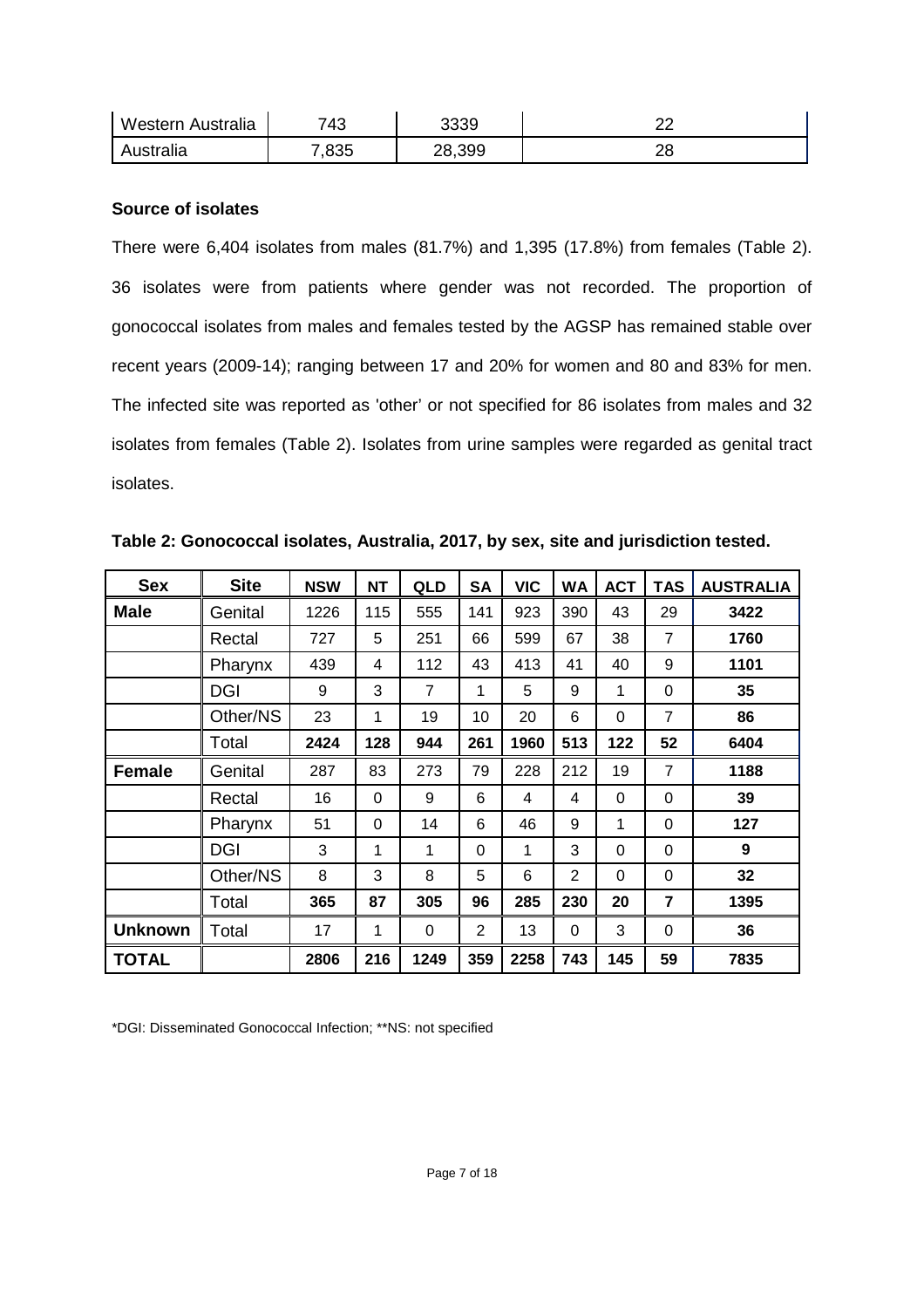### **Antibiotic susceptibility patterns**

As in past years the patterns of gonococcal antibiotic susceptibility differed between the various states and territories. The data are presented by region as well as aggregated for Australia (Table 3).

**Table 3:** Proportion of gonococcal isolates with resistance to azithromycin, penicillin and ciprofloxacin and decreased susceptibility to ceftriaxone reported, Australia, 2017, by state or territory

|                                    | <b>Number of</b><br>isolates<br>tested |          | <b>Decreased</b><br><b>Susceptibility</b> | <b>Resistance</b> |              |            |      |                |      |  |  |
|------------------------------------|----------------------------------------|----------|-------------------------------------------|-------------------|--------------|------------|------|----------------|------|--|--|
|                                    | 2017                                   |          | Ceftriaxone                               |                   | Azithromycin | Penicillin |      | Ciprofloxacin  |      |  |  |
| <b>State or Territory</b>          |                                        | n        | $\%$                                      | n                 | $\%$         | n          | $\%$ | n              | %    |  |  |
| Australian Capital<br>Territory    | 145                                    | $\Omega$ | 0                                         | 3                 | 2.1          | 25         | 17.2 | 36             | 24.8 |  |  |
| <b>New South Wales</b>             | 2806                                   | 13       | 0.5                                       | 261               | 9.3          | 709        | 25.3 | 857            | 30.5 |  |  |
| Queensland                         | 1249                                   | 11       | 0.9                                       | 61                | 4.9          | 325        | 26.0 | 265            | 21.2 |  |  |
| South Australia                    | 359                                    | 2        | 0.6                                       | 46                | 12.8         | 149        | 41.5 | 136            | 37.9 |  |  |
| Tasmania                           | 59                                     | $\Omega$ | $\Omega$                                  | 5                 | 8.5          | 26         | 44.1 | 36             | 61.0 |  |  |
| Victoria                           | 2258                                   | 48       | 2.1                                       | 304               | 13.5         | 668        | 29.6 | 691            | 30.6 |  |  |
| Northern Territory<br>(non-remote) | 58                                     | 0        | 0                                         | 1                 | 1.7          | 6          | 10.3 | 10             | 17.2 |  |  |
| Northern Territory<br>(remote)     | 158                                    | $\Omega$ | 0                                         | 1                 | 0.6          | 4          | 2.5  | $\overline{2}$ | 1.3  |  |  |
| Western Australia<br>(non-remote)  | 624                                    | 9        | 1.4                                       | 40                | 6.4          | 125        | 20.0 | 115            | 18.4 |  |  |
| Western Australia<br>(remote)      | 119                                    | $\Omega$ | 0                                         | 4                 | 3.4          | 8          | 6.7  | 6              | 5.0  |  |  |
| <b>AUSTRALIA</b>                   | 7835                                   | 83       | 1.06                                      | 726               | 9.3          | 2045       | 26.1 | 2154           | 27.5 |  |  |

# **Ceftriaxone**

From 2001 onwards, gonococcal isolates categorised as having decreased susceptibility to ceftriaxone by the AGSP criteria (MIC values ≥0.06 mg/L) have been reported in Australia. The proportion of gonococci with decreased susceptibility to ceftriaxone nationally increased incrementally from 0.6% in 2006, to 4.4% in 2012, then in 2013 doubled to 8.8%. In 2014,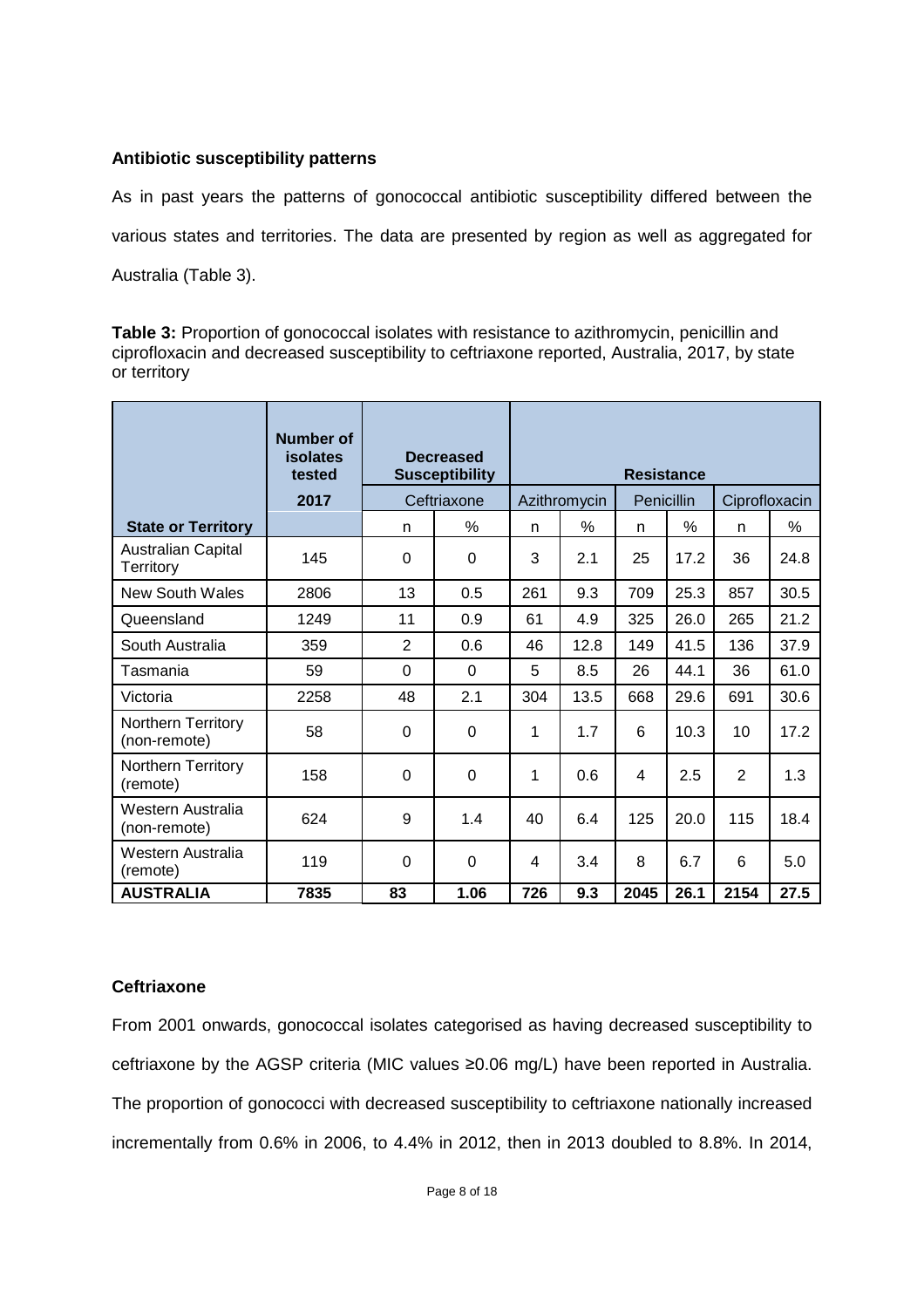the proportion decreased to 5.4% and decreased 1.8% in 2015 and 1.7% in 2016. In 2017,

the proportion has again decreased to 1.06%. (Table 4).

| Table 4: Number (%) of gonococcal isolates with decreased susceptibility to ceftriaxone (MIC  |
|-----------------------------------------------------------------------------------------------|
| ≥0.06mg/L), Australia, 2010 to 2017, by state or territory. Remote Western Australian data is |
| de-aggregated from 2014.                                                                      |

|                                        |          | Decreased susceptibility to ceftriaxone |          |               |                |               |          |               |          |               |                |               |                |               |                |               |
|----------------------------------------|----------|-----------------------------------------|----------|---------------|----------------|---------------|----------|---------------|----------|---------------|----------------|---------------|----------------|---------------|----------------|---------------|
| <b>State or territory</b>              |          | 2010                                    |          | 2011          |                | 2012          |          | 2013          |          | 2014          |                | 2015          |                | 2016          |                | 2017          |
|                                        | n        | %                                       | n        | $\frac{0}{n}$ | n              | $\frac{0}{2}$ | n        | $\frac{0}{2}$ | n        | $\frac{0}{n}$ | n              | $\frac{0}{2}$ | n              | $\frac{0}{2}$ | n              | $\frac{0}{n}$ |
| <b>Australian Capital</b><br>Territory | 3        | 6.7                                     | 2        | 3.1           | $\overline{c}$ | 3.6           | $\Omega$ | 0             | 2        | 2.7           | 0              | 0.0           | 1              | 0.9           | 0              | <sup>0</sup>  |
| <b>New South Wales</b>                 | 74       | 5.6                                     | 58       | 4.4           | 76             | 4.5           | 183      | 11.8          | 119      | 7.1           | 52             | 2.7           | 45             | 2.0           | 13             | 0.5           |
| Northern Territory<br>(non-remote)     | 1        | 0.2                                     | 2        | 0.4           | $\Omega$       | 0             | 2        | 1.9           | 3        | 3.0           | 0              | 0             | 0              | 0             | 0              | $\bf{0}$      |
| Northern Territory<br>(remote)         | $\Omega$ | 0                                       | 0        | $\bf{0}$      | $\Omega$       | 0             | 2        | 0.8           | 1        | 0.8           | $\Omega$       | 0             | $\Omega$       | 0             | $\Omega$       | 0             |
| Queensland                             | 17       | 3.2                                     | 18       | 2.3           | 17             | 2.4           | 33       | 4.9           | 21       | 3.2           | $\overline{7}$ | 1.0           | 32             | 3.7           | 11             | 0.9           |
| South Australia                        | 12       | 11.6                                    | 1        | 0.7           | 1              | 0.7           | 4        | 1.9           | 2        | 1.0           | 9              | 3.6           | $\overline{2}$ | 0.6           | $\overline{2}$ | 0.6           |
| Tasmania                               | $\Omega$ | 0                                       | $\Omega$ | $\Omega$      | $\Omega$       | $\bf{0}$      | 11       | 24.4          | $\Omega$ | $\Omega$      | $\Omega$       | 0             | 1              | 3.6           | $\Omega$       | $\Omega$      |
| Victoria                               | 52       | 5.7                                     | 50       | 5.3           | 105            | 8.4           | 181      | 11.8          | 95       | 6.6           | 25             | 1.5           | 19             | 1.1           | 48             | 2.1           |
| Western Australia                      | 17       | 5.2                                     | 3        | 0.7           | 6              | 1.2           | 13       | 2.7           |          |               |                |               |                |               |                |               |
| Western Australia<br>(non-remote)      |          |                                         |          |               |                |               |          |               | 14       | 3.6           | 5              | 1.3           | 9              | 1.3           | 9              | 1.4           |
| Western Australia<br>(remote)          |          |                                         |          |               |                |               |          |               | 1        | 0.9           | $\Omega$       | 0             | $\Omega$       | 0             | $\Omega$       | U             |
| <b>Australia</b>                       | 191      | 4.8                                     | 134      | 3.2           | 207            | 4.4           | 429      | 8.8           | 258      | 5.4           | 98             | 1.8           | 109            | 1.7           | 83             | 1.1           |

The significant right shift in the distribution of ceftriaxone MIC values over 2011- 2013 (Table 5), with the sustained increase in proportion of strains with an MIC value of 0.06 mg/L (2011- 2012: [p=0.02, 95% CI: 1.04-.62], and 2012-2013 [p<0.0001, 95% CI: 1.70-2.38]) declining steadily in the following years. In 2015 the proportion of strains with an MIC value of ≥0.125 mg/L decreased to 0.1%, and further decreased to 0.04% in 2017 (Table 5). However, in 2017, there were two NG isolates with a ceftriaxone MIC value of 0.5 mg/L reported, the highest MIC value obtained in Australia since the A8806 isolate reported in 2013.(21) These ceftriaxone resistant isolates were resistant to ciprofloxacin (MIC >32 mg/L); susceptible to spectinomycin (MIC 8 mg/L) and azithromycin (MIC 0.25 mg/L); and, unlike all previously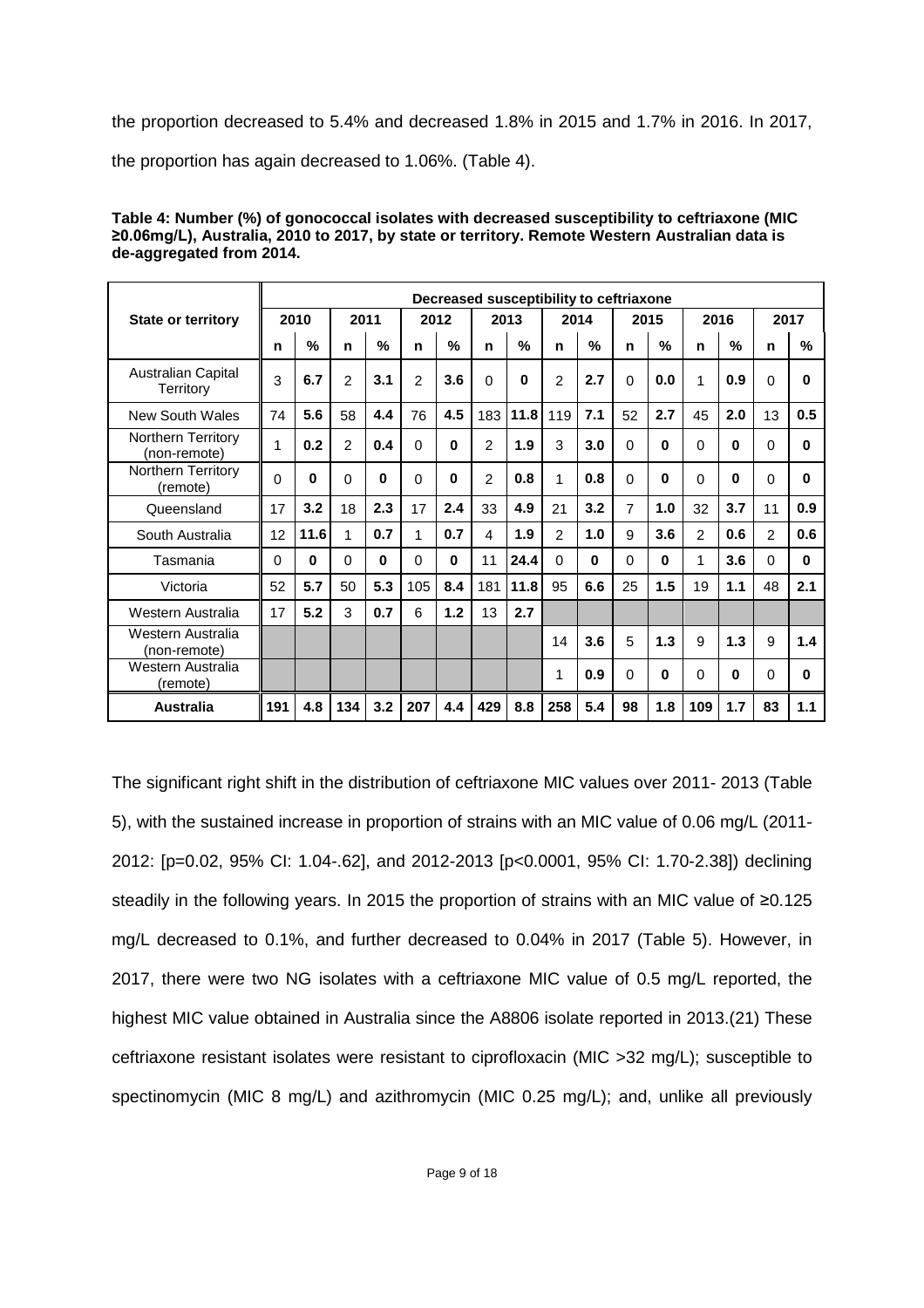described ceftriaxone-resistant strains, were penicillinase-producing *NG* (PPNG; MIC ≥32 mg/L).

### **Table 5: Proportion (%) of gonococcal isolates tested in Australia with MIC values at 0.06 mg/L and ≥0.125 mg/L 2010 - 2017.**

| <b>Ceftriaxone</b><br>MIC mg/L | 2010  | 2011  | 2012  | 2013  | 2014  | 2015     | 2016  | 2017     |
|--------------------------------|-------|-------|-------|-------|-------|----------|-------|----------|
| 0.06                           | 4.80% | 3.20% | 4.10% | 8.20% | 4.80% | 1.70%    | 1.65% | 1.02%    |
| ≥0.125                         | 0.10% | 0.10% | 0.30% | 0.60% | 0.60% | $0.10\%$ | 0.05% | $0.04\%$ |

# **Azithromycin**

Nationally, the proportion of isolates exhibiting resistance (MIC value ≥1.0 mg/L) was 9.3% (Table 3), greater than an eight-fold increase from that reported in 2012 (1.3%) (Table 6). The proportion of isolates exhibiting resistance was highest in Victoria (13.5% in 2017, compared with 5.4% in 2016) (Table 6). Increases in the number and proportion of isolates exhibiting resistance compared with previous years were also seen in NSW, Queensland and remote Western Australia (Table 6). In 2017, there were 4 isolates that exhibited high level resistance to azithromycin (MIC value  $\geq$  256 mg/L), two from Victoria and one from Queensland and one from NSW.

|                                           | <b>Azithromycin Resistance</b> |          |          |     |          |     |          |     |          |     |      |     |
|-------------------------------------------|--------------------------------|----------|----------|-----|----------|-----|----------|-----|----------|-----|------|-----|
| <b>State or territory</b>                 | 2012                           |          | 2013     |     | 2014     |     | 2015     |     | 2016     |     | 2017 |     |
|                                           | n                              | %        | n        | %   | n        | %   | n        | %   | n        | %   | n    | %   |
| <b>Australian Capital</b><br>Territory    | 0                              | $\bf{0}$ | 1        | 2.2 | 7        | 9.3 | $\Omega$ | 0   | 8        | 7.1 | 3    | 2.1 |
| <b>New South Wales</b>                    | 9                              | 0.5      | 14       | 0.9 | 33       | 2.0 | 43       | 2.3 | 82       | 3.6 | 261  | 9.3 |
| <b>Northern Territory</b><br>(non-remote) | 0                              | 0        | 1        | 1.0 | $\Omega$ | 0   | $\Omega$ | 0   |          | 1.9 |      | 1.7 |
| <b>Northern Territory</b><br>(remote)     | 0                              | 0        | $\Omega$ | 0   | 0        | 0   | $\Omega$ | 0   | $\Omega$ | 0   |      | 0.6 |

**Table 6: Number (%) of gonococcal isolates with resistance to azithromycin (MIC ≥1.0mg/L), Australia, 2012 to 2017, by state or territory.**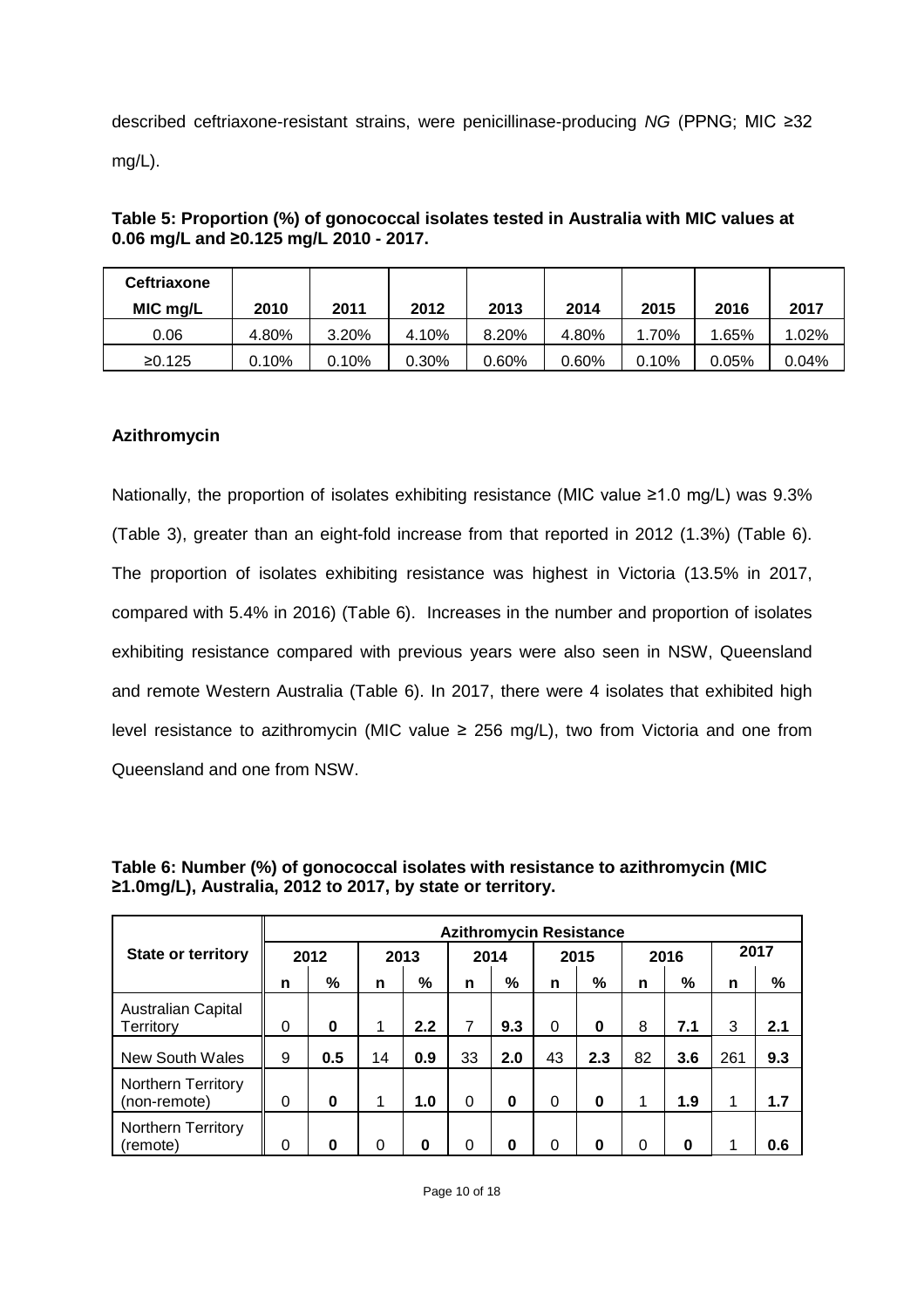| Queensland                        | 15       | 2.1      | 38       | 5.7      | 23       | 3.5      | 42  | 5.8      | 10  | 1.2  | 61  | 4.9  |
|-----------------------------------|----------|----------|----------|----------|----------|----------|-----|----------|-----|------|-----|------|
| South Australia                   | 1        | 0.7      | 6        | 2.8      | 1        | 0.5      | 7   | 2.8      | 68  | 19.5 | 46  | 12.8 |
| Tasmania                          | 0        | 0        | $\Omega$ | 0        | 1        | 3.3      | 1   | 4.3      | 4   | 14.3 | 5   | 8.5  |
| Victoria                          | 34       | 2.7      | 35       | 2.3      | 33       | 2.3      | 30  | 1.8      | 93  | 5.4  | 304 | 13.5 |
| Western Australia<br>(non-remote) | 3        | 0.6      | 9        | 1.9      | 21       | 5.3      | 15  | 3.8      | 51  | 7.6  | 40  | 6.4  |
| Western Australia<br>(remote)     | $\Omega$ | $\bf{0}$ | $\Omega$ | $\bf{0}$ | $\Omega$ | $\bf{0}$ | 0   | $\bf{0}$ | 1   | 0.8  | 4   | 3.4  |
| <b>Australia</b>                  | 62       | 1.3      | 104      | 2.1      | 119      | 2.5      | 138 | 2.6      | 318 | 5.0  | 726 | 9.3  |

#### **Penicillin**

Resistance to the penicillin group of antibiotics (penicillin, ampicillin and amoxycillin with or without clavulanic acid) in gonococci is a result of the production of a specific ß-lactamase: penicillinase; and/ or by the aggregation of chromosomally-controlled resistance mechanisms. These are denoted respectively, as penicillinase-producing *N. gonorrhoeae* (PPNG); and chromosomally mediated resistant to penicillin (CMRP). Chromosomal resistance is defined as an MIC to penicillin of 1 mg/L or more.

In 2017, in Australia, 2,045 (26.1%) of isolates were penicillin resistant, a proportional decrease from 2016 (32.5%). The proportion of penicillin resistant strains has continued to fluctuate in the range 22.5-44% over the period 2008 – 2017. In 2017, there were 1052 (13.4%) isolates with CMRP; and 993 (12.7%) with PPNG.

### *Penicillin resistance in the Northern Territory*

In 2017 there were 216 isolates tested from the Northern Territory. There were 58 from Darwin (non-remote), and 158 from remote areas of NT (including Alice Springs, Katherine, Tennant Creek, and Arnhem Land region).

Of the isolates tested from the Northern Territory, 6 (10.3%) from the city of Darwin and surrounding urban areas were penicillin resistant: (4/6 PPNG) (Table 3: Northern Territory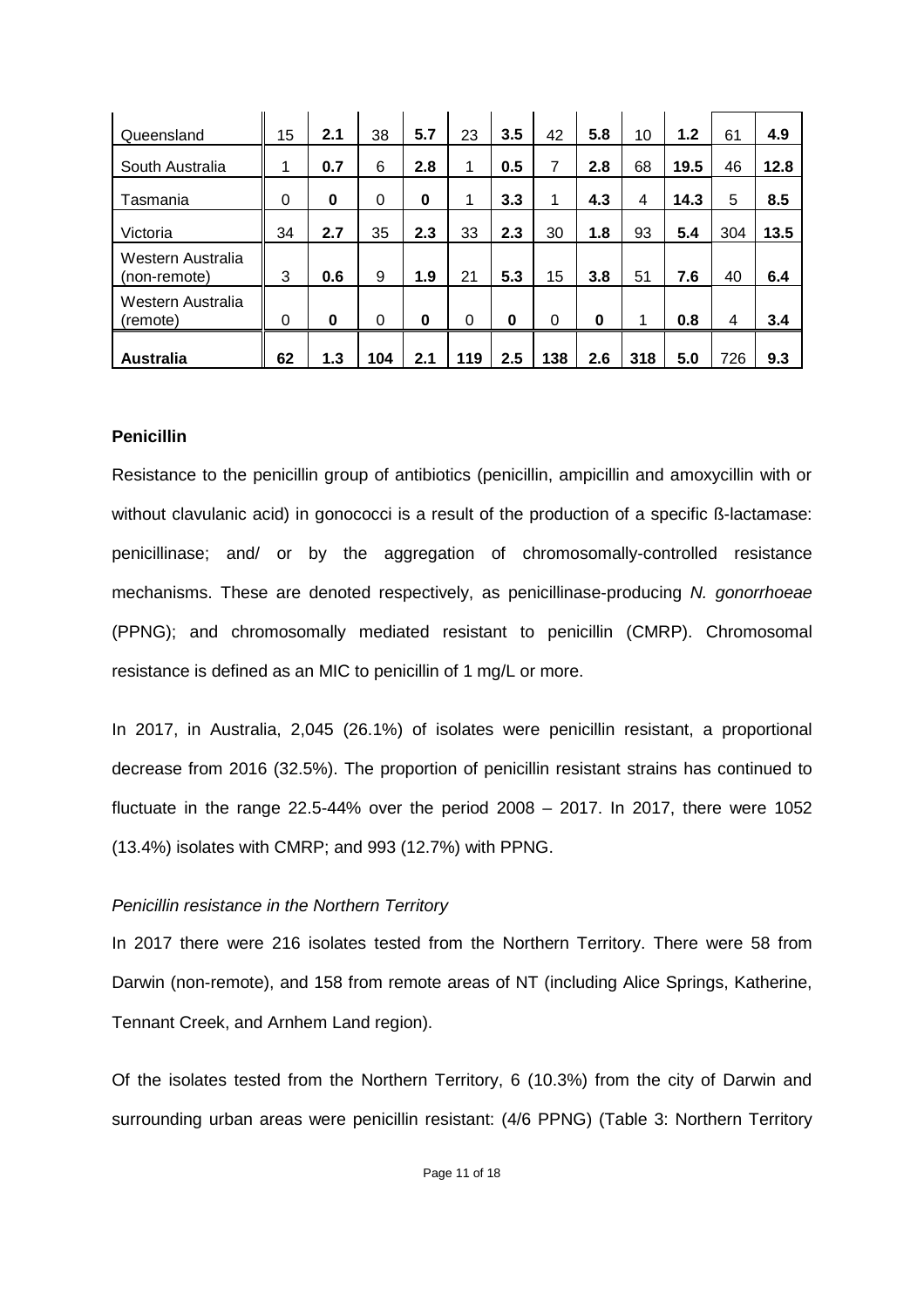non-remote). From the remote regions of the NT, 4 (2.5%) strains tested were penicillin resistant (2 PPNG). No strains from the NT had decreased susceptibility to ceftriaxone. In 2017 there were 743 isolates tested from Western Australia (WA), with 119 of these from remote regions, and 624 from non-remote regions. Of the isolates tested from non-remote regions, 20% were reported as resistant, whereas of the 119 isolates tested from remote regions, there were 8 isolates (6.7%) that were penicillin resistant (all PPNG).

#### **Quinolone antibiotics**

The AGSP uses ciprofloxacin as the representative quinolone. Ciprofloxacin resistance is defined as MIC  $\geq$  1 mg/L. In 2017, there were 2,154 isolates (27.5%) that were resistant to ciprofloxacin (Table 3). Overall there has been a trend of decreasing proportions since 2008, when 54% isolates were reported as ciprofloxacin resistant.

#### **High-level tetracycline resistance**

High-level tetracycline resistant NG (TRNG) (MIC value ≥ 16mg/L) is used as an epidemiological marker, even though tetracyclines are not a recommended treatment for gonorrhoea and are rarely, if ever used for treatment of gonorrhoea in Australia. The proportion of TRNG detected nationally between 2006 and 2016 has ranged from 12% to 21%. In 2017 the proportion of TRNG was 10.2% TRNG were present in all jurisdictions

#### **Spectinomycin**

In 2017, all isolates tested were susceptible to spectinomycin.

#### *Discussion*

The WHO recommends that treatment regimens for gonorrhoea are based on epidemiological surveillance of the distribution and extent of AMR, and that a resistance rate of 5% or more is the nominal threshold for change of treatment recommendations.(16) The AGSP has continuously monitored AMR in Australia since 1981, and has established quality assurance and quality control for gonococcal AMR testing with the AGSP External Quality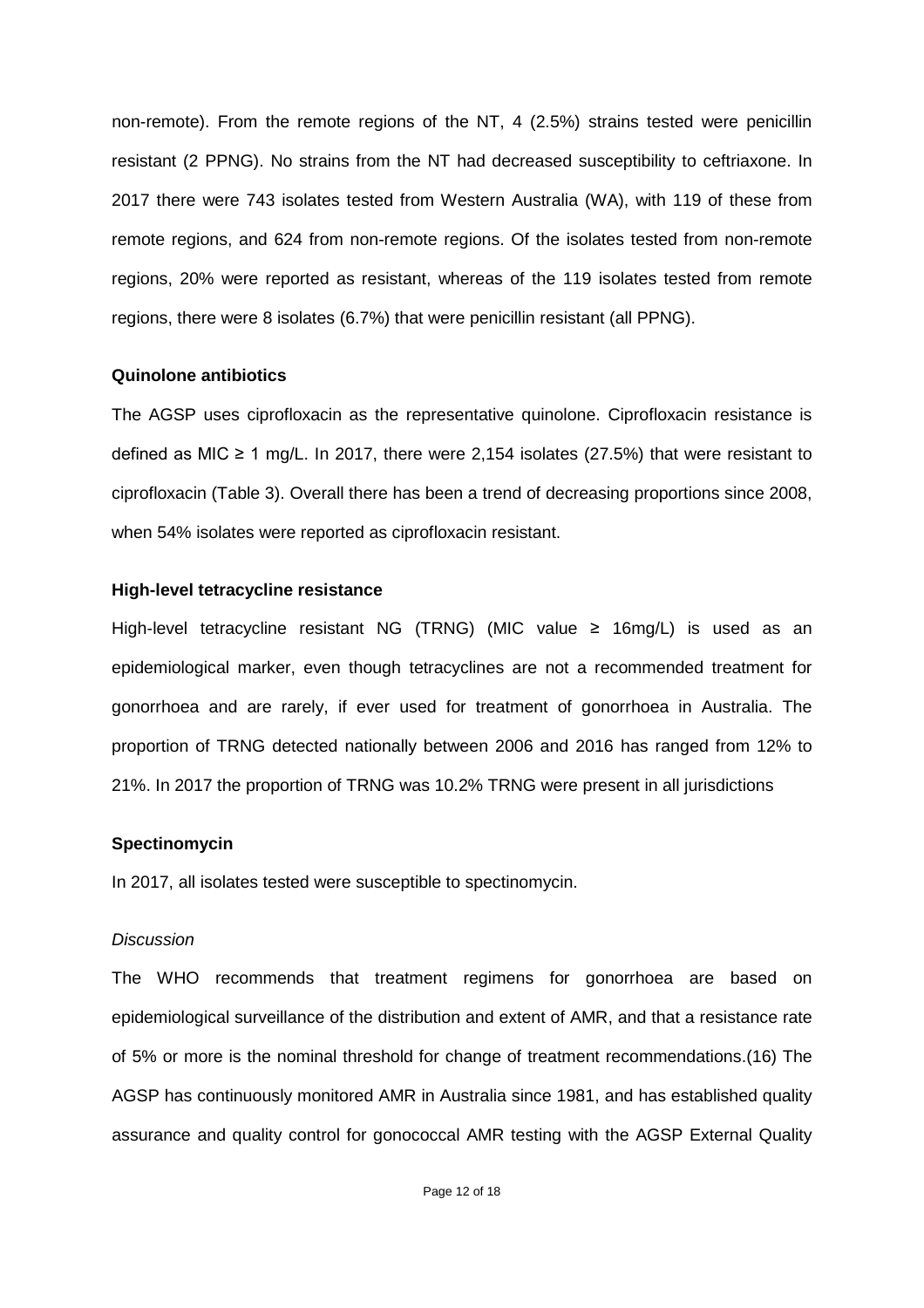Assurance Program, and WHO NGreference strains, thus ensuring the quality of the AGSP data.(19, 22)

In 2017 the NNN examined 7835 clinical isolates for susceptibility testing to ceftriaxone, azithromycin, ciprofloxacin, penicillin and high level resistance to tetracycline. These isolates were referred from both the public and private health sectors, constituting a comprehensive sample of nearly one-third of all notifications nationally.

For the majority of Australia, and in most countries, the monitoring of ceftriaxone and azithromycin MIC values is the primary focus of surveillance for gonococcal AMR. With regard to ceftriaxone, MIC values in the range 0.06-0.125 mg/L are reported to have decreased susceptibility. The proportion of strains with decreased susceptibility to ceftriaxone has steadily and substantially declined since 2013 from 8.8% to 1.1% in 2017 (Table 4). However little reassurance should be taken from this, as fluctuation of circulating clones of NG within a population is to be expected and multidrug resistant strains with high level resistance to ceftriaxone have been reported from Asia, Europe and Australia in recent years.(23-26).

In 2017 we identified two new multidrug resistant NG strains isolated in Australia from heterosexual males visiting from Asia. These strains were phenotypically similar to ceftriaxone resistant strain first reported in Japan in 2015 (FC428), and similar strains in Denmark (GK124) and Canada (47707). As part of a WHO collaboration we investigated the possible spread of the FC428 using bioinformatic analyses including core single-nucleotide variation phylogeny and *in silico* molecular typing. Phylogenetic analyses showed genetic relatedness amongst these five isolates providing further evidence of international transmission of ceftriaxone-resistant *N. gonorrhoeae*.(3)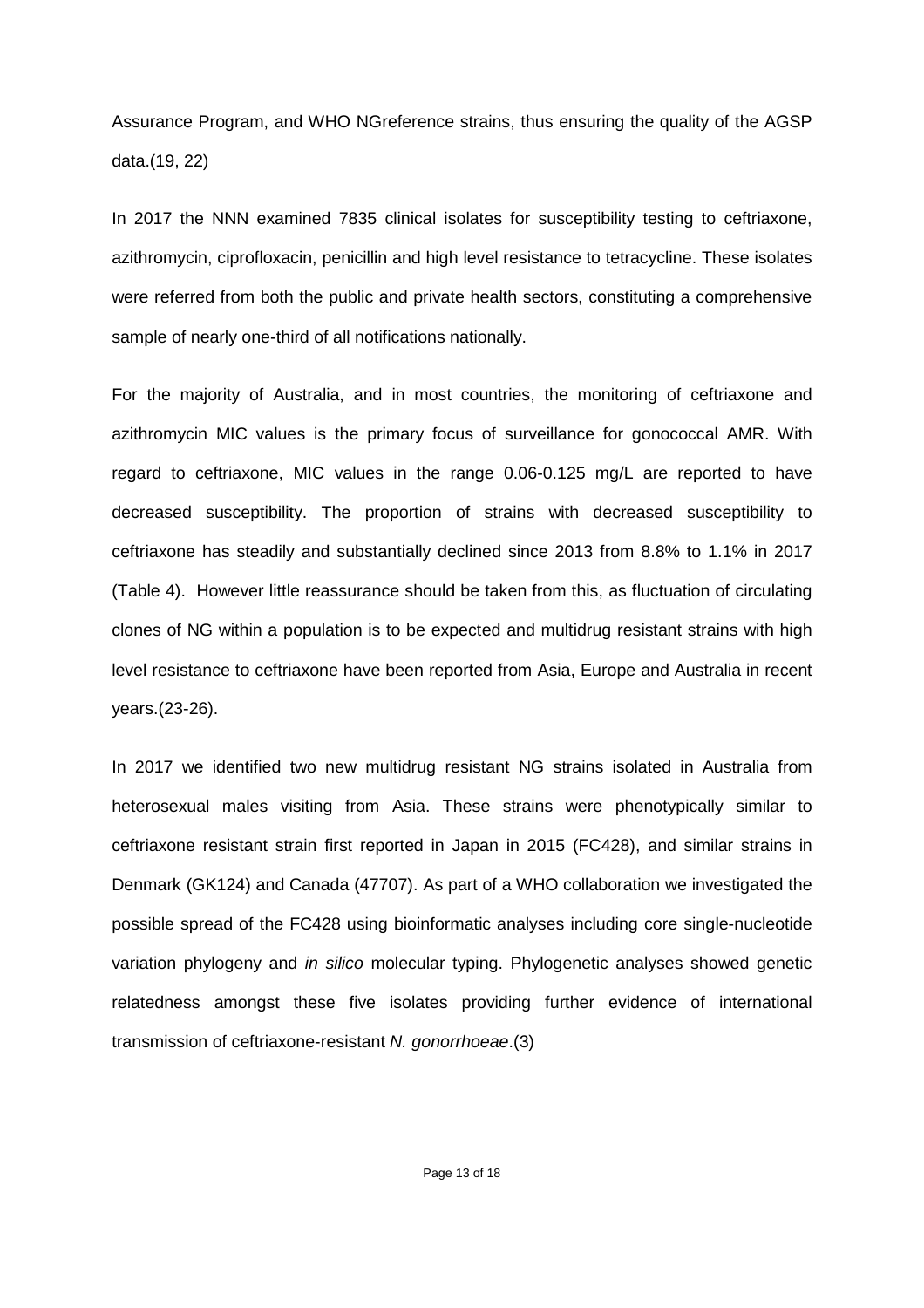In contrast the remote populations of Australia, which are predominantly Aboriginal and Torres Strait Islander, have low rates of AMR despite very high rates of disease, but require continued vigilance with monitoring of AMR in NG using molecular and culture based surveillance strategies.

In 2013, high level resistance (HLR; MIC value  $\geq$  256 mg/L) to azithromycin in gonococci was reported for the first time in Australia in four strains, two with suspected contact in China. (27) Since then there have been only sporadic reports of HLR to azithromycin and there were four such strains in 2017. Continued close observation is ongoing as evidence of coevolving cephalosporin and azithromycin resistance is being observed outside Australia and is of significant concern.(28)

Another important and concerning finding by the AGSP in 2017 is the increase in isolates with low level resistance to azithromycin in all jurisdictions of Australia, excepting the ACT and Northern Territory (Table 6). In remote WA there were four azithromycin resistant strains reported. Until recently azithromycin resistance in Australia in NG has remained relatively low at 1.3-2.6% over the years 2012-2015 but has then increase from 5% in 2016 to 9.3% in 2017 (Table 6). In South Australia in 2016, azithromycin resistance in NG significantly increased (p<0.0001) from less than 5% in the latter half of 2015 to 26% in the first half of 2016.(29) Overall in 2016, there were 68/349 (19.5%) strains in South Australia that were azithromycin resistant with MIC values in the range 1.0 mg/L to 8.0 mg/L. Enhanced surveillance was conducted, and one treatment failure was reported in a patient treated with azithromycin single agent therapy. (30) A review and change of the South Australian gonococcal treatment guidelines followed.(30) In 2017 azithromycin resistance was highest in Victoria (13.5%); South Australia (12.8%) and NSW (9.3%) and Tasmania (8.5%). Globally there have been increasing reports of azithromycin resistance.(31)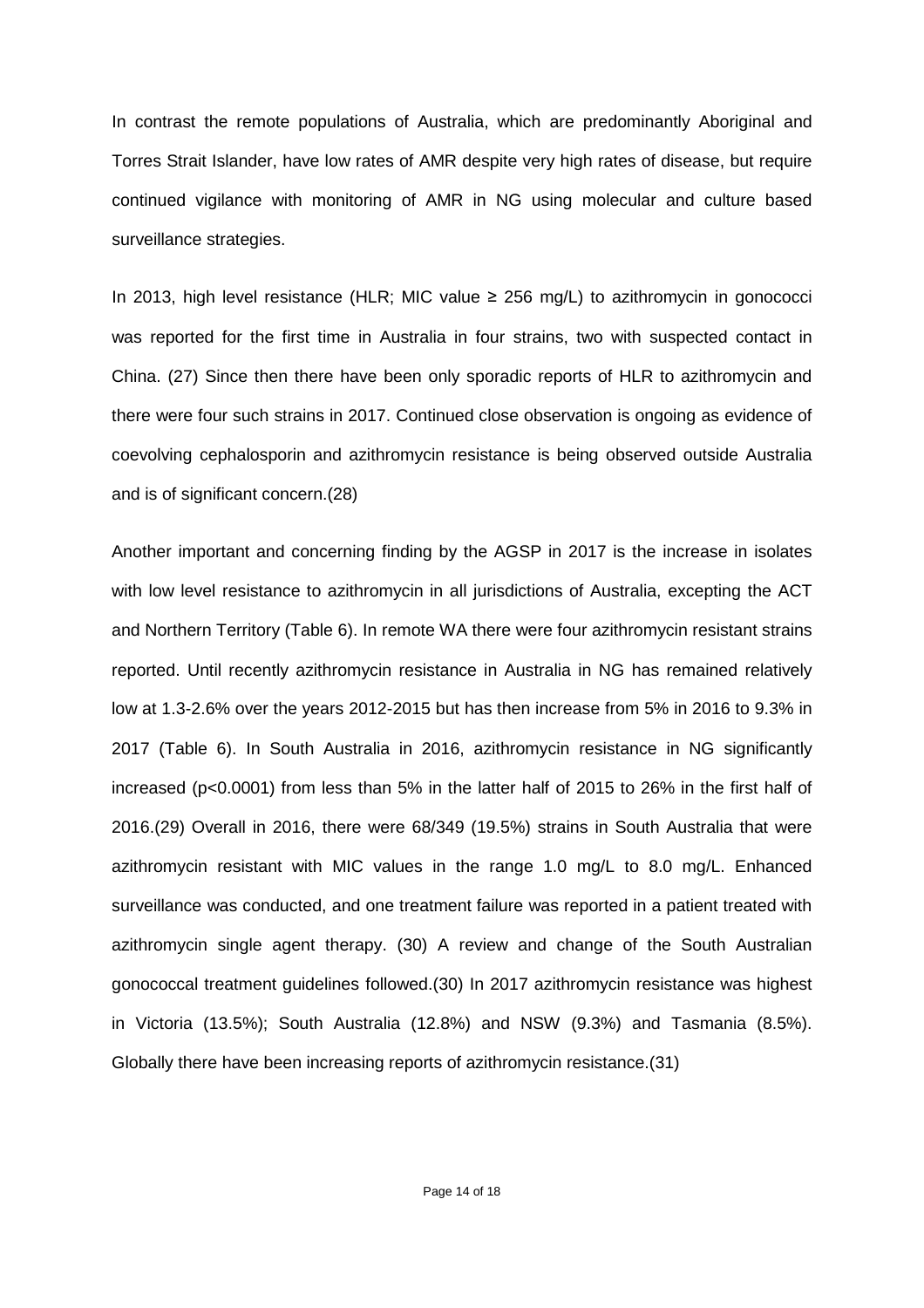The recent reports of international spread of NG with resistance to ceftriaxone, and the emergence of azithromycin resistance heighten concerns about the future treatment strategies for NG AMR. Public health strategies promoting primary prevention of gonorrhoea and other sexually transmissible infections are urgently required and NG vaccine development is a research priority to control this disease.

This report underscores the importance of bacterial culture and antimicrobial susceptibility testing of NG for clinical management, detection of resistance and novel resistant strains, AMR surveillance, and test of cure. Clinicians should note and consider travel history given the association with NG AMR.

The WHO Global Action Plan states that disease control strategies and the understanding of the global scope of AMR need to continue to be informed by surveillance programs of AMR, nationally and internationally.(17) The ongoing need for close and enhanced monitoring of gonococcal AMR can be supported, but not replaced, by molecular based assays and strain specific assays can be used for routine and sentinel site surveillance in high risk populations. The data are critically important to inform therapeutic strategies, monitor for the presence and spread of resistance and to detect instances of treatment failure.

#### *Acknowledgements*

The NNN is supported by the Commonwealth Department of Health to provide the AGSP. We thank the many laboratories, private and public, throughout Australia for referral of isolates for testing, and Dr David Speers for the communication regarding the PPNG assay data from WA.

Members of the NNN in 2017 (and to whom isolates should be referred) were: John Bates and Vicki Hicks (Queensland Public Health Microbiology, Forensic and Scientific Services,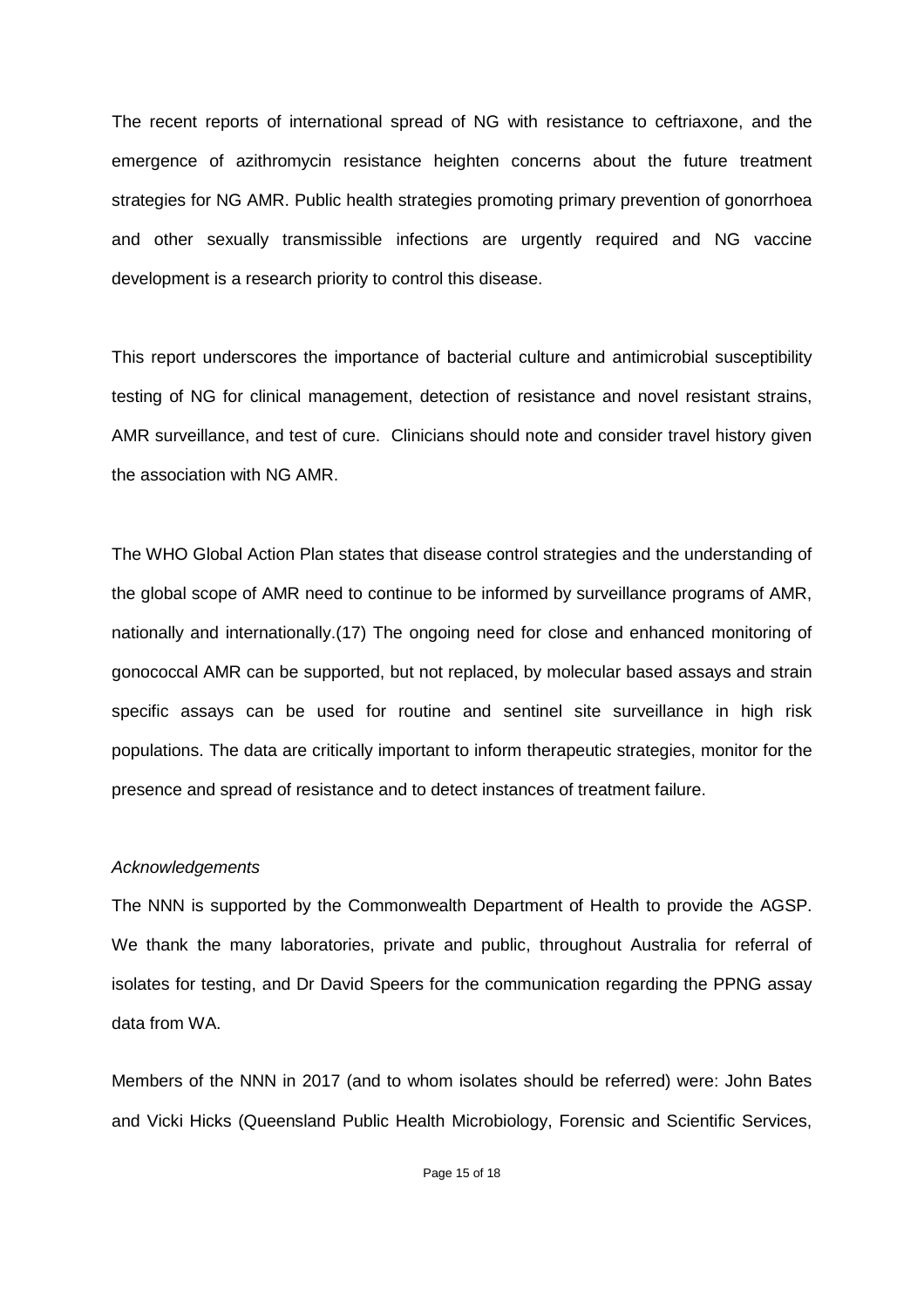Coopers Plains, Queensland); Athena Limnios, Tiffany Hogan, Ratan Kundu, Rodney Enriquez, Jasmin El-Nasser and Monica M. Lahra (New South Wales Health Pathology Department of Microbiology, The Prince of Wales Hospital, Randwick, New South Wales and School of Medical Sciences, Faculty of Medicine, the University of New South Wales, Kensington, NSW Australia); Kerrie Stevens, Samantha Tawil, and Benjamin P. Howden (The Microbiological Diagnostic Unit (PHL), Department of Microbiology and Immunology, Peter Doherty Institute for Infection and Immunity, The University of Melbourne, Parkville, Victoria); Andrew Lawrence and Judith Holds (SA Pathology); Julie Pearson; Jane Bew and David Speers (Department of Microbiology and Infectious Diseases, PathWest Laboratory Medicine, Fiona Stanley Hospital, Western Australia); Belinda McEwan (Department of Microbiology and Infectious Diseases, Royal Hobart Hospital, Hobart, Tasmania) Kevin Freeman and Microbiology Staff, (Microbiology Laboratory, Territory Pathology, Royal Darwin Hospital, Tiwi, Northern Territory) Susan Bradbury and Peter Collignon (Microbiology Department, The Canberra Hospital, Garran, Australian Capital Territory).

### *Author details*

Corresponding author: Professor Monica M Lahra, World Health Organization Collaborating Centre for STD, Sydney and, Neisseria Reference Laboratory, Microbiology Department, SEALS, The Prince of Wales Hospital, Randwick, NSW, 2031. School of Medical Sciences, Faculty of Medicine, the University of New South Wales, NSW 2050 Australia. Telephone: +61 2 9382 9050. Facsimile: +61 2 9382 9210. Email: [monica.lahra@health.nsw.gov.au](mailto:monica.lahra@health.nsw.gov.au)

# *References*

2. The Kirby Institute. HIV, viral hepatitis and sexually transmissible infections in Australia: Annual Surveillance **Report** Report 20172017. from: [https://kirby.unsw.edu.au/sites/default/files/kirby/report/SERP\\_Annual-Surveillance-Report-](https://kirby.unsw.edu.au/sites/default/files/kirby/report/SERP_Annual-Surveillance-Report-2017_compressed.pdf)[2017\\_compressed.pdf.](https://kirby.unsw.edu.au/sites/default/files/kirby/report/SERP_Annual-Surveillance-Report-2017_compressed.pdf)

<sup>1.</sup> Centersfor Disease Control and Prevention. Antibiotic Resistance Threats in the United States, 2013. 2013.

<sup>3.</sup> Lahra MM, Martin I, Demczuk W, Jennison AV, Lee KI, Nakayama SI, et al. Cooperative Recognition of Internationally Disseminated Ceftriaxone-Resistant Neisseria gonorrhoeae Strain. Emerg Infect Dis. 2018;24(4).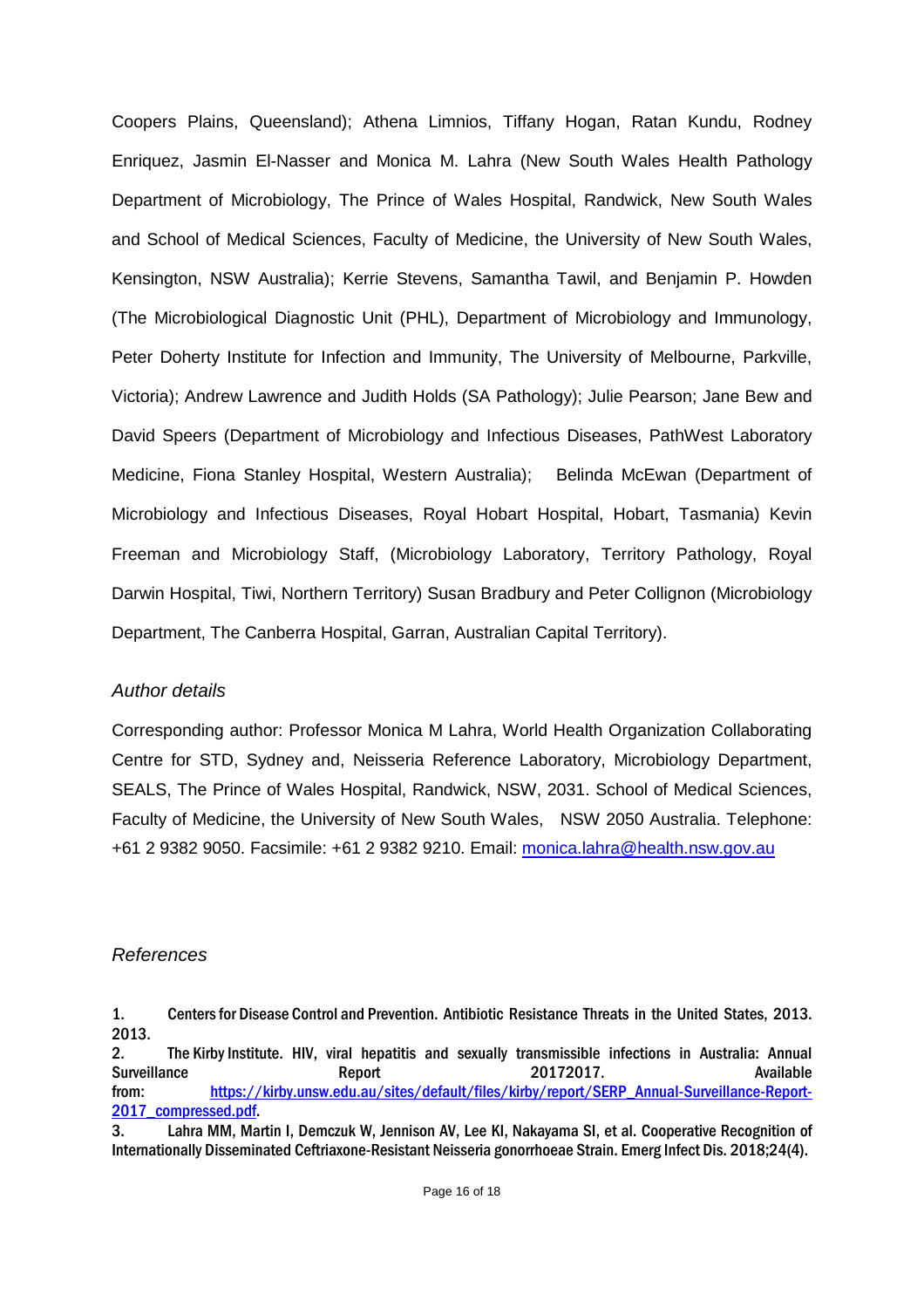4. Lahra MM, Enriquez RP. Australian Gonococcal Surveillance Programme. Annual Report 2016. Commun Dis Intell. In press.

5. Australian Sexual Health Alliance. Australian STI management guidelines for use in primary care 2018 [Available from: [http://www.sti.guidelines.org.au/sexually-transmissible-infections/gonorrhoea.](http://www.sti.guidelines.org.au/sexually-transmissible-infections/gonorrhoea)

6. Lahra MM, Ward A, Trembizki E, Hermanson J, Clements E, Lawrence A, et al. Treatment guidelines after an outbreak of azithromycin-resistant Neisseria gonorrhoeae in South Australia. The Lancet Infectious Diseases. 2017;17(2):133-4.

7. Family Planning Association. Sexually transmitted infections factsheet 2016 [Available from[: https://www.fpa.org.uk/factsheets/sexually-transmitted-infections.](https://www.fpa.org.uk/factsheets/sexually-transmitted-infections)

8. Centersfor Disease Control and Prevention. 2016 Sexually Transmitted Diseases Surveillance. Atlanta: U.S. Department of Health and Human Services; 2017.

9. European Centre for Disease Prevention and Control. Annual Epidemiological Report 2016 – Gonorrhoea. Stockholm: European Centre for Disease Prevention and Control; 2016 [

10. Government of Canada. Gonorrhea 2017 [Available from: [https://www.canada.ca/en/public](https://www.canada.ca/en/public-health/services/diseases/gonorrhea.html)[health/services/diseases/gonorrhea.html.](https://www.canada.ca/en/public-health/services/diseases/gonorrhea.html)

11. Goire N, Freeman K, Tapsall JW, Lambert SB, Nissen MD, Sloots TP, et al. Enhancing Gonococcal Antimicrobial Resistance Surveillance: a Real-Time PCR Assay for Detection of Penicillinase-Producing Neisseria gonorrhoeae by Use of Noncultured Clinical Samples. Journal of Clinical Microbiology. 2011;49(2):513-8.

12. Speers DJ, Fisk RE, Goire N, Mak DB. Non-culture Neisseria gonorrhoeae molecular penicillinase production surveillance demonstrates the long-term success of empirical dual therapy and informs gonorrhoea management guidelines in a highly endemic setting. The Journal of antimicrobial chemotherapy. 2014;69(5):1243-7.

13. WHO/UNAIDS. Progress Report Global HIV/AIDS response: Epidemic update and health sector progress towards universal access 2011.

14. Lahra MM, Lo YR, Whiley DM. Gonococcal antimicrobial resistance in the Western Pacific Region. Sexually Transmitted Infections. 2013;89 Suppl 4:19-23.

15. Tapsall JW, Limnios EA, Murphy DM. An analysis of trends in antimicrobial resistance in *Neisseria* gonorrhoeae isolated in Australia, 1997 – 2006. The Journal of antimicrobial chemotherapy. 2008;61 150-5.

16. Tapsall J. Antimicrobial resistance in Neisseria gonorrhoeae. Switzerland: World Health Organization; 2001.

17. WHO. Global action plan to control the spread and impact of antimicrobial resistance in *Neisseria* gonorrhoeae: WHO Department of Reproductive Health and Research; 2012.

18. Bell SM, Pham JN, Rafferty DL, Allerton JK. Antibiotic susceptibility testing by the CDS method: A manual for medical and veterinary laboratories. 8th ed. Kogarah NSW: South Eastern Area Laboratory Services; 2016.

19. Australian Gonococcal Surveillance Programme. Use of a quality assurance scheme in a long-term multicentric study of antibiotic susceptibility of Neisseria gonorrhoeae. Genitourin Med. 1990;66:437-44.

20. Australian Government Department of Health. National Notifiable Diseases Surveillance System2018 Accessed 16 Apr 2018. Available from[: http://www9.health.gov.au/cda/source/cda-index.cfm.](http://www9.health.gov.au/cda/source/cda-index.cfm)

21. Lahra MM, Ryder N, Whiley DM. A new multidrug-resistant strain of Neisseria gonorrhoeae in Australia. N Engl J Med. 2014;371(19):1850-1.

22. Unemo M, Fasth O, Fredlund H, Limnios A, Tapsall J. Phenotypic and genetic characterization of the 2008 WHO Neisseria gonorrhoeae reference strain panel intended for global quality assurance and quality control of gonococcal antimicrobial resistance (AMR) surveillance for public health purposes. The Journal of antimicrobial chemotherapy. 2009;63 (6):1142–51

23. Ohnishi M, Golparian D, Shimuta K, Saika T, Hoshina S, Iwasaku K, et al. Is Neisseria gonorrhoeae Initiating a future era of untreatable gonorrhea?: Detailed characterization of the first strain with high-level resistance to ceftriaxone. Antimicrob Agents Chemother. 2011;55:3538-45.

24. Unemo M, Golparian D, Nicholas R, Ohnishi M, Gallay A, Sednaoui P. High-level cefixime- and ceftriaxone-resistant Neisseria gonorrhoeae in France: Novel penA mosaic allele in a successful international clone causes treatment failure. Antimicrob Agents Chemother. 2012;56:1273-80.

25. Cámara J, Serra J, Ayats J, Bastida T, Carnicer-Pont D, Andreu A, et al. Molecular characterization of two high-level ceftriaxone-resistant Neisseria gonorrhoeae isolates detected in Catalonia, Spain. J Antimicrob Chemother 2012 67:1858-60.